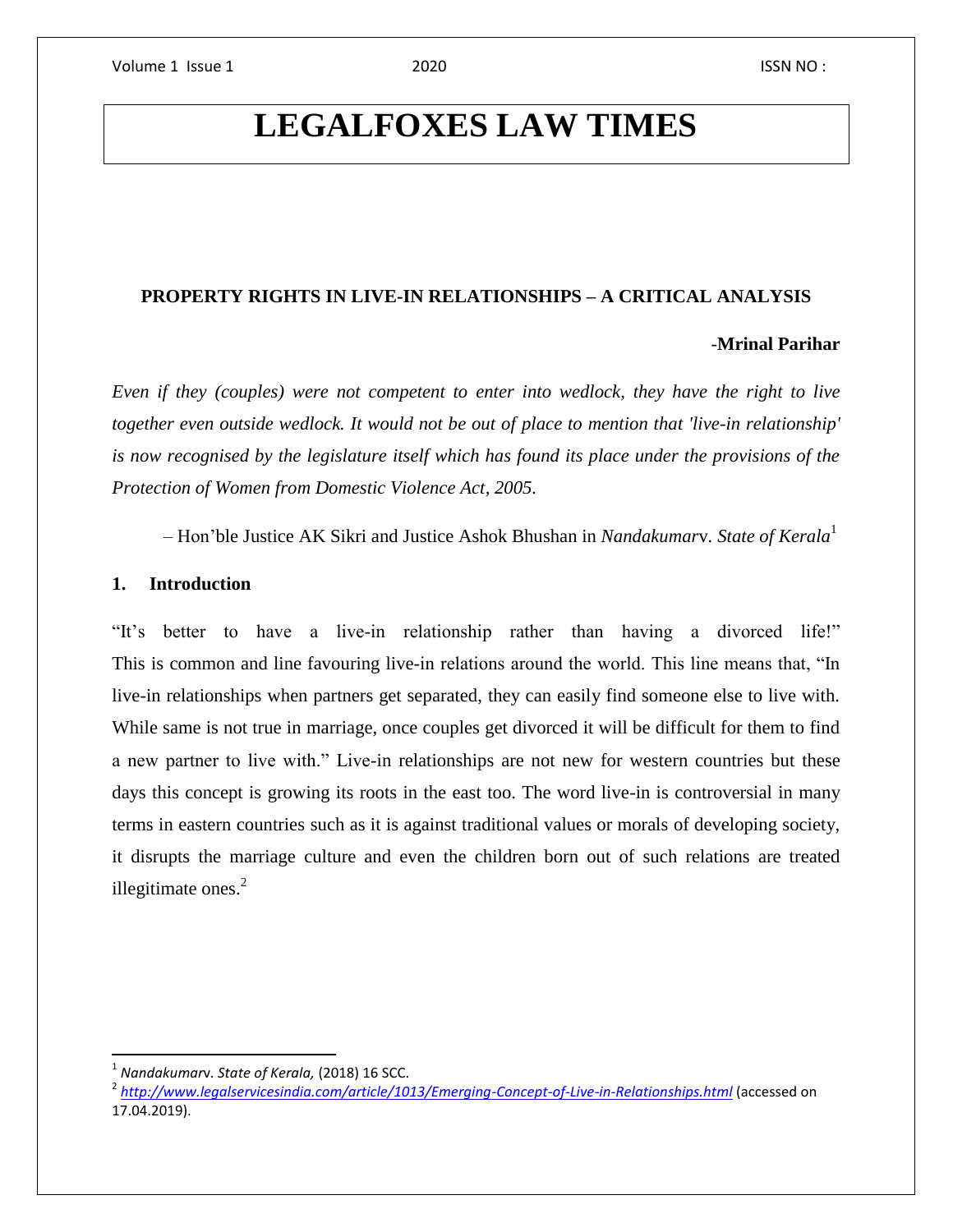In the past, much of family law revolved around questions of marriage and divorce. People lacking the status of marriage could be comfortably ignored and children born outside wedlock were treated as second class citizens.<sup>3</sup>

# *1.1 Meaning of "Live-In Relationship"*

The 'Live-in relationship' is a living arrangement in which two couples of opposite gender or same gender cohabits together for a long-term period. Live-in relationships are allowed in some countries like U.K., U.S.A., Australia, etc., around the world and even they are having their own specified provisions in Family Law Acts regarding the same. While on the other hand, it is still prohibited in many countries like Bangladesh, Indonesia, etc., as their social and cultural backgrounds don't seem to be accepting it.

India is developing at a rapid rate and with development its cultural and societal background has started to evolve. Due to which many changes are taking place in laws and thinking of our society. With an introduction of any new western concepts, Indian youths likely to adopt it and in the same way the live-in relationship has its roots in metropolitan cities which are spreading to other parts of the nation. The recent judgements like that of decriminalizing section  $377<sup>4</sup>$  and  $497<sup>5</sup>$  of the IPC show how the Indian laws have additionally developed alongside society.

The sexual relationship between man and woman outside marriage was totally taboo in feudal society and was regarded with disgust and horror. <sup>6</sup>The same taboo that used to haunt partners in live-in relationships has also started to fade away with society opening up about the idea of premarital sex and live-in relationships.This improved mindset is a result of freedom, privacy, profession, education and also globalization.<sup>7</sup>

In *Varsha Kapoor* v*. Union of India*<sup>8</sup> , the Delhi High Court held that domestic violence is a human right issue and a female living in a relationship in the nature of marriage has right to file a

<sup>3</sup> Bill Atkin, *"The Challenge of Unmarried Cohabitation – The New Zealand Response"* at *<https://www.jstor.org/stable/25740421>* (accessed on 18.04.2019).

<sup>4</sup> *Navtej Singh Johar* v. *Union of India*, W.P. (Crl.) No. 76 of 2016.

<sup>5</sup> *Joseph Shine* v. *Union of India*, WP(Cr.) 194/2017.

<sup>6</sup> Jatindra Kumar Das, *Human Right Law and Practice* 343 (PHI Learning Pvt. Ltd., 2016).

<sup>7</sup> *[https://www.thebetterindia.com/132607/want-to-get-into-a-live-in-relationship-here-are-the-rights-you-need-to](https://www.thebetterindia.com/132607/want-to-get-into-a-live-in-relationship-here-are-the-rights-you-need-to-know/)[know/](https://www.thebetterindia.com/132607/want-to-get-into-a-live-in-relationship-here-are-the-rights-you-need-to-know/)* (accessed on 17.04.2019).

<sup>8</sup> *Varsha Kapoor* v. *Union of India*, (170) 2010 DLT 166 (DB).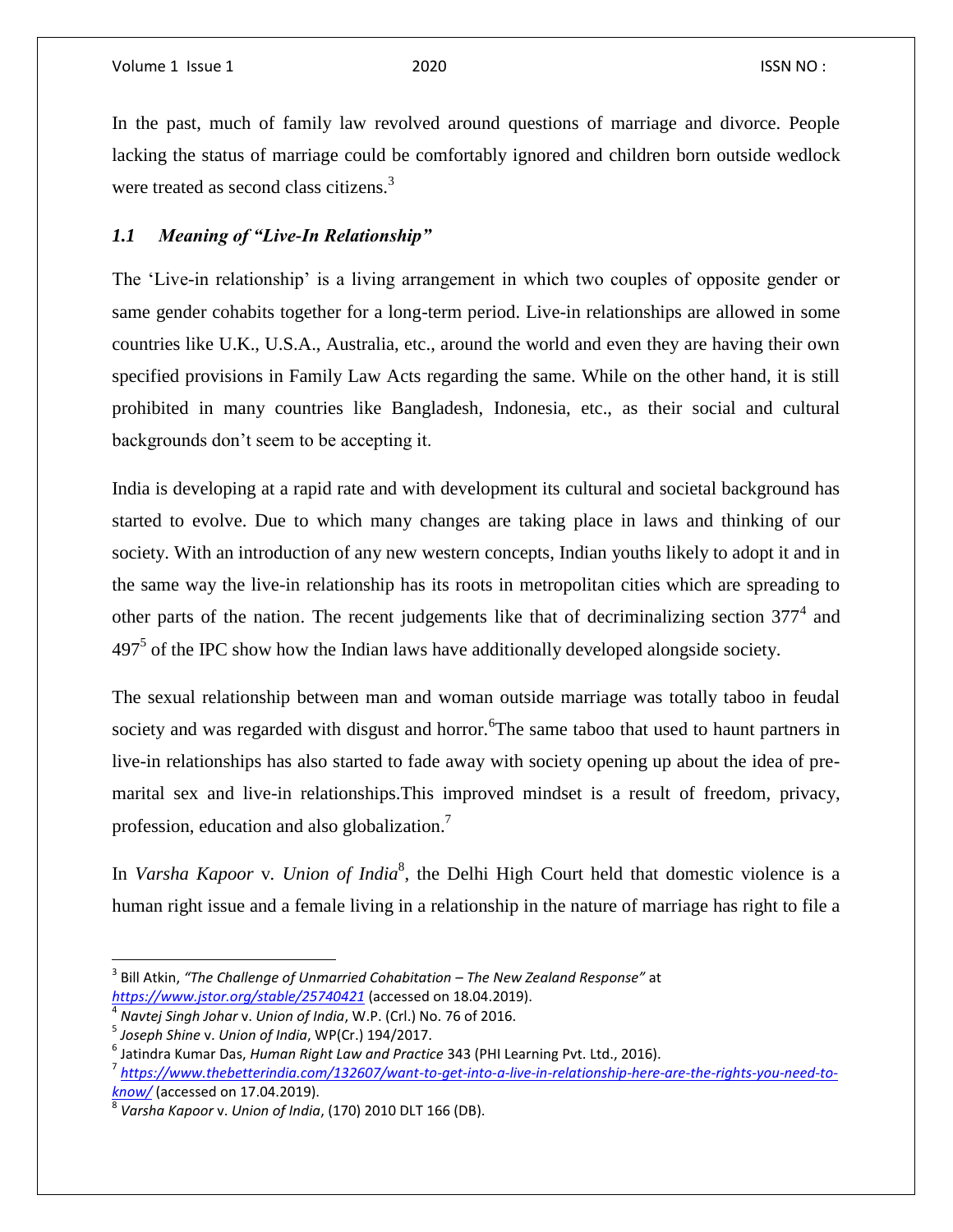complaint also against the relatives of the husband or male partner, not only against husband or male partner.

In *S. Khushboo* v*. Kanniammal and Anr.,* 9 Supreme Court,placing reliance upon its earlier decision in *Lata Singh* v*. State of U.P. and Anr.,* <sup>10</sup>held that live-in-relationship ispermissible only in unmarried major persons of heterogeneous sex. In case, one ofthe said persons is married, man may be guilty of offence of adultery and it wouldamount to an offence under Section 497 IPC.

#### *1.2 Property Rights in Live-in Relationships*

Right to property is one of the important rights available to human beings. It makes sure that whatever a person owns whether movable or immovable remains safe and secure with himself. Couples who are in live-in relationships have the right to own shares of their property after relation come to an end. Thus in many countries, couples already entered into the cohabitation agreement before getting into a relationship and it set out, in advance, what each member of the relationship expects of the other, both during the relationship and if they separate or one of them  $\text{dies.}^{11}$ When their relationship comes to an end, courts separate their property on the basis of the contribution made by both the couples in properties owned by them jointly or separately.

Not only the partners in a relationship have the right to own the property but also a child born out of live-in relationship also has the right to inherit the property of his parents. The recent trend of the attitude of the courts in case of succession rights of live-in relationships in India shows a huge change towards the notion of the institution of marriage. The Supreme Court has not only pronounced that live-in relationship is not illegal, but has gone to the extent of declaring that the child born out of a live-in relationship is legitimate children and has the right to inherit the property.<sup>12</sup>

### **2. International Position**

l

<sup>9</sup> *S. Khushboo* v. *Kanniammal and Anr.*,JT 2010 (4) SC 478.

<sup>10</sup> *Lata Singh* v. *State of U.P. and Anr.*,AIR 2006 SC 2522.

<sup>&</sup>lt;sup>11</sup> [https://www.lawsociety.org.uk/for-the-public/common-legal-issues/moving-in-together-getting-a-cohabitation](https://www.lawsociety.org.uk/for-the-public/common-legal-issues/moving-in-together-getting-a-cohabitation-agreement/)*[agreement/](https://www.lawsociety.org.uk/for-the-public/common-legal-issues/moving-in-together-getting-a-cohabitation-agreement/)* (accessed on 18.04.2019).

<sup>12</sup> *Bharata Matha v. R. Vijaya Renganathan*, AIR 2010 SC 2685.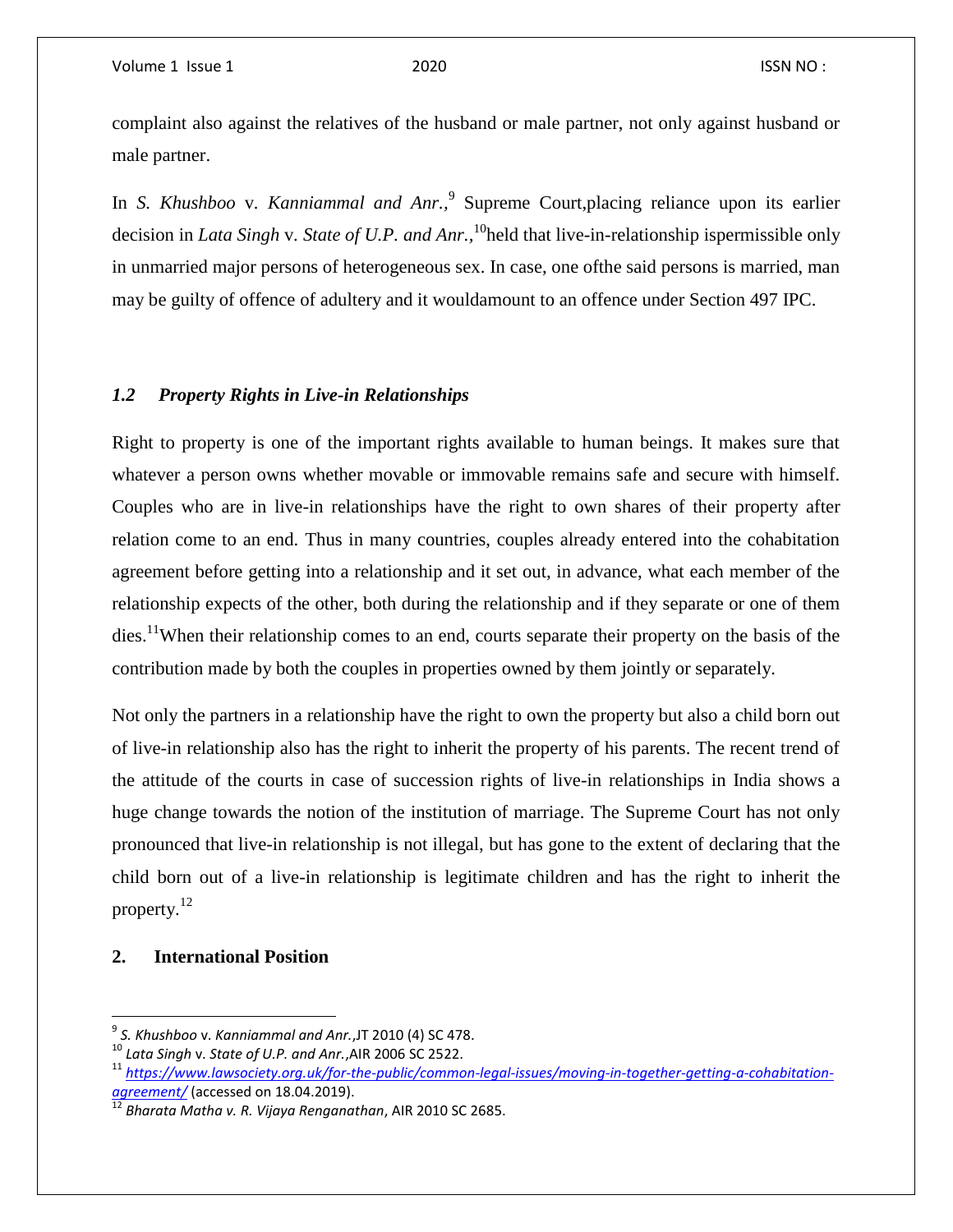The position of laws related to live-in relationships and property rights, across the globe presents an interesting picture. The same has been discussed in detail in the following section.

#### *2.1 New Zealand*

In New Zealand, live-in relationship is regarded as "De Facto Relationship". They are regarded as informal partnerships. A de facto relationship is defined under the Property (Relationships) Act, 1976 as:

"For the purposes of this Act, a de facto relationship is a relationship between 2 persons (whether a man and a woman, or a man and a man, or a woman and a woman)—

(a) Who are both aged 18 years or older; and

(b) Who live together as a couple; and

(c) Who are not married to, or in a civil union with, one another." 13

The Property (Relationships) Act provides a list of nine factors to assist the Court in determining whether two people were living together as a couple: theduration of relationship, the performance of household duties, sharing a common residence, caring for children, financial interdependence, sexual intercourse, mutual commitment to a shared life, and public reputation.<sup>14</sup>Although the definition then goes on to state that none of the factors is essential, the Courts treat the mutual commitment to a shared life as an essential ingredient of a de facto relationship.<sup>15</sup>

It provides various provisions related to the division of property at the end of the relationship and also during the death of a partner.Equal sharing rules related to property rights in a de facto relationship apply only when both the partners live together for three years continuously. All children even those which born out from de facto relationship are 'legitimate and equal' in the eyes of New Zealand law. Thus, children who are born out of de facto relationships can inherit their parent's property in the same way as children born out of marriages.

 $^{13}$  Section 2D(1) of Property (Relationships) Act, 1976.

 $14$  Section 2D(2) of Property (Relationships) Act, 1976.

<sup>15</sup> *Scragg* v. *Scott*,(2006) 25 FRNZ 942 (HC); *Public Trust* v. *Cornelius*, High Court Hamilton, CIV 2007-419-1046.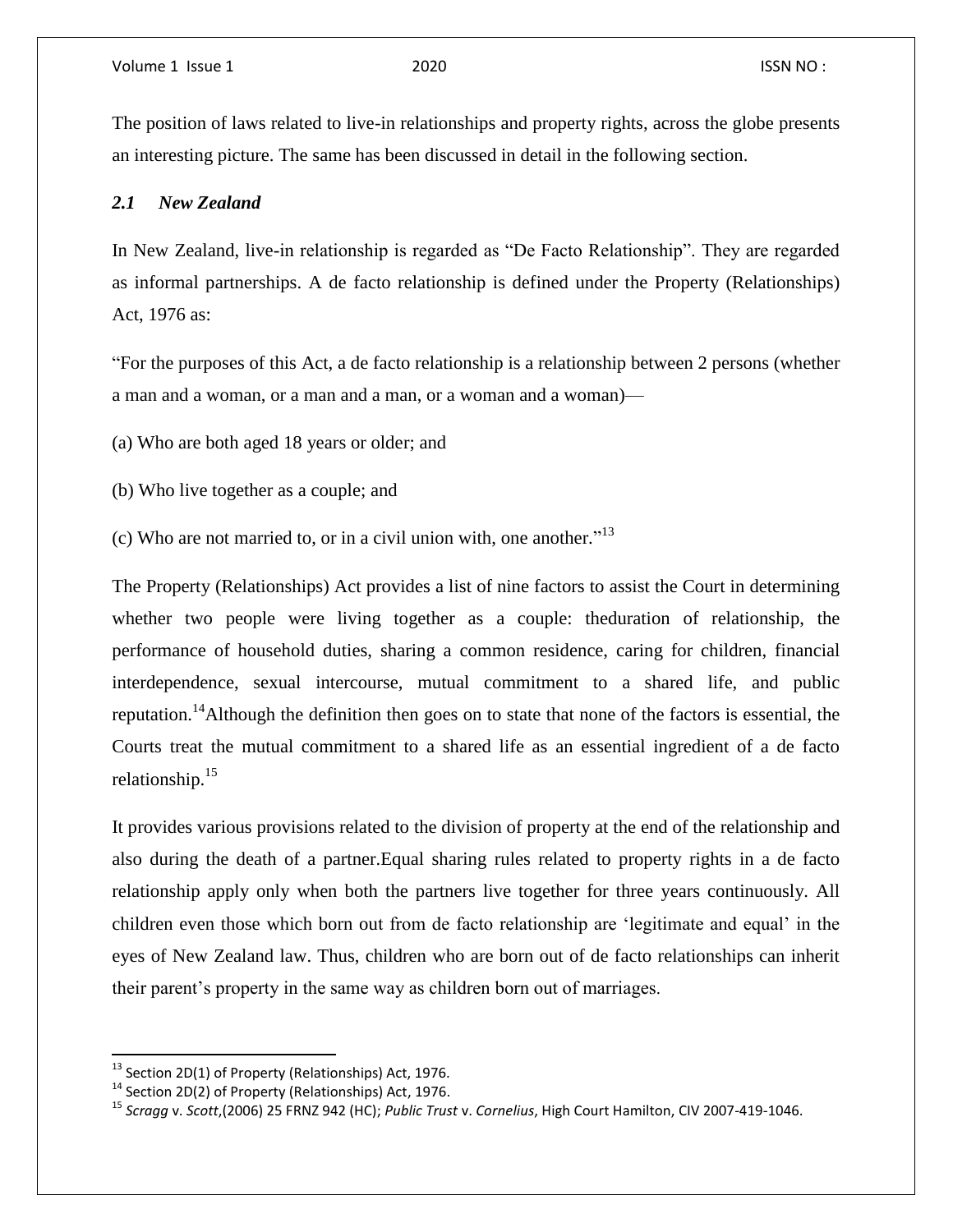The general principle is that all the properties and debts which are bought or incurred during de facto relationships should be divided equally among the partners. Thus Property (Relationships) Act, 1976 classifies property into parts:

- I. Relationship Property: Such property divided equally among the partnersunless there are extraordinary circumstances that make equal sharing "repugnant to justice".<sup>16</sup>
- II. Separate Property: Separate property is the property of the person who owns it and thus, it cannot be divided among the partners. It includes those properties which areowned by any partner before getting into the relationship and also the gifts and inheritance he/she has received during the relationship.

In *Nash* v. *Nash*, <sup>17</sup> it was noted that the woman's claim "rested almost entirely on the provision of spousal services of housekeeping and child-rearing." Yet the female applicant was granted a share ofa six hectares block of land where the parties lived and ran horses. Although the trial judge had restricted the woman's share to the homestead, the Court of Appeal extended it to the whole property. In other words, domestic contributions made by live-in partners, which are more obviously related to the home and its contents, can reach to other assets as well.

### *2.2 Canada*

l

In Canada, Live-in relationships are commonly known as "Common Law Relationship". Generally, Common-law Partners has the same fundamental rights as married couples after 2 years of their cohabitation. If cohabitation ends before completion of 2 years then they will not be granted those rights. Common-law relationships typically refer to couples that live together in an arrangement akin to marriage, but without an actual ceremony or legal documents.<sup>18</sup>

According to Family Law Act 1990, the common-law relationship falls under provincial jurisdiction, thus, the law varies from provinces to provinces. A couple is considered to be living in a common-law relationship, if they are living together for a time period of two to three years or if they have been living together for less time but have a child together.

<sup>16</sup> *<https://www.howtolaw.co/division-of-property-when-a-marriage-or-de-facto-relationship-ends-392064>* (accessed on 18.04.2019).

<sup>17</sup> *Nash* v. *Nash*, [1994] N.Z.F.L.R. 921.

<sup>18</sup> Alexandra Kazia, "4 myths about common-law relationships", *CBC News*, 20 March 2013 at *<https://www.cbc.ca/news/canada/4-myths-about-common-law-relationships-1.1315129>* (accessed on 19.04.2019).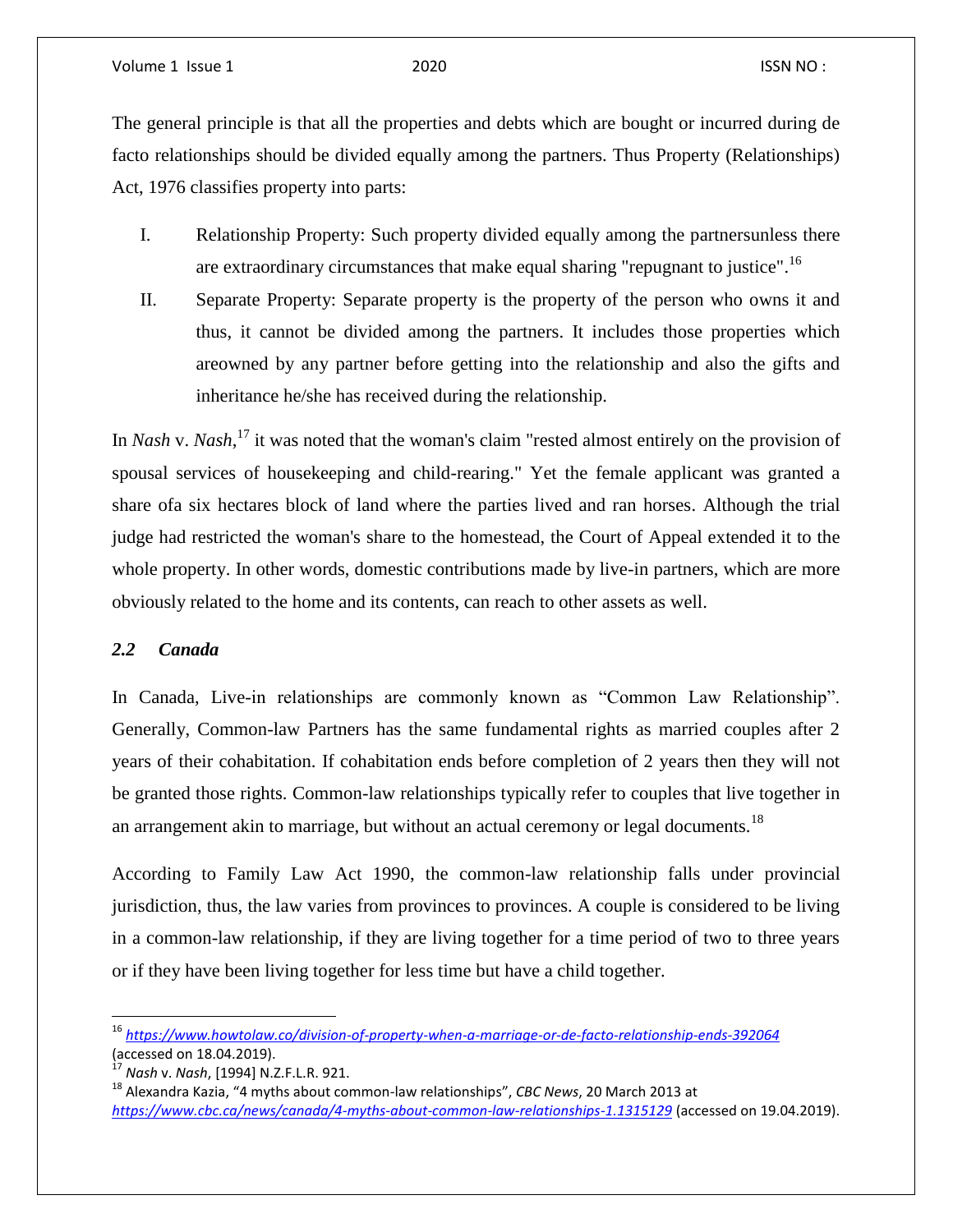$\overline{\phantom{a}}$ 

Polygamous-like live-in relationships are not considered in Canada and are thus stand prohibited. That is, it cannot be exist between more than two people simultaneously. Also, those relationships which fallwithin prohibited degrees in the Marriage (Prohibited Degrees) Act 1990, applies equally to common-law partners. The following persons are not recognized as commonlaw partners:

- persons in an incestuous relationship;  $19$
- one or both partners under the minimum age of consent (i.e. below 18 year of age); and
- one of the partners detained or incarcerated for what would be offences in Canada under the Criminal Code. 20

In Alberta, partners are regarded as Adult Independent Persons (AIP). The partners have to live for three years or have a child together to get benefits of AIP, but there is no automatic right to property division when the relationship ends.

In Saskatchewan and British Columbia, partners have to live together for two or three years or have a child together. Here partners have right to property and can get equal share in it.

In Manitoba and Nova Scotia, a common-law relationship is needed to be registered with the Vital Statistics Agency to receive the benefits of the right to property.

In provinces like New Brunswick, Ontario, Prince Edward Island, Yukon & Newfoundland and Labrador, property sharing rights are not granted to common-law partners.

In Nunavut and the Northwest Territories (NWT), to receive benefit of rights to property, the couple must have been living together for at least two years, or, have a child together in NWT.<sup>21</sup>

Quebec is the only province that does not recognize common-law relationships. The Supreme Court of Canada ruled in January,  $2013^{22}$  that provinces had the right to decide if common-law

<sup>19</sup> *Incest* – Human sexual activity between family members or close relatives. This typically includes sexual activity between people in consanguinity (blood relations), and sometimes those related by affinity (marriage or stepfamily), adoption, clan, or lineage.

<sup>&</sup>lt;sup>20</sup> [https://www.canada.ca/en/immigration-refugees-citizenship/corporate/publications-manuals/operational](https://www.canada.ca/en/immigration-refugees-citizenship/corporate/publications-manuals/operational-bulletins-manuals/permanent-residence/non-economic-classes/family-class-determining-spouse/assessing-common.html)[bulletins-manuals/permanent-residence/non-economic-classes/family-class-determining-spouse/assessing](https://www.canada.ca/en/immigration-refugees-citizenship/corporate/publications-manuals/operational-bulletins-manuals/permanent-residence/non-economic-classes/family-class-determining-spouse/assessing-common.html)[common.html](https://www.canada.ca/en/immigration-refugees-citizenship/corporate/publications-manuals/operational-bulletins-manuals/permanent-residence/non-economic-classes/family-class-determining-spouse/assessing-common.html) (accessed on 25.04.2019).

<sup>&</sup>lt;u>2011. Summership</u> (accessed on 2012).<br><sup>21</sup> https://www.<u>legalline.ca/legal-answers/common-law-rights-upon-break-up/</u> (accessed on 19.04.2019).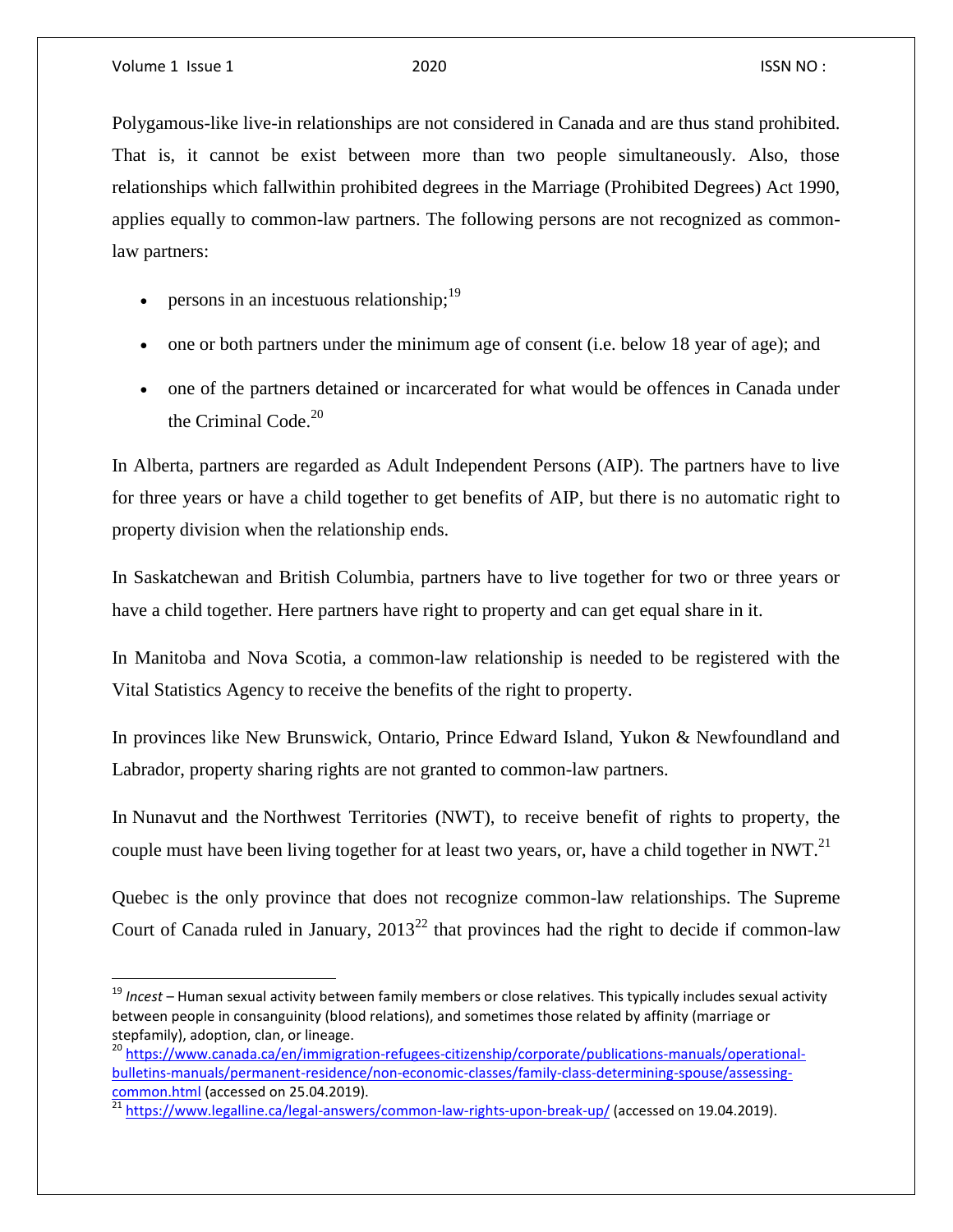couples should get the same rights as married couples, and so has allowed Quebec to continue excluding common-law-style relationships from being recognized no matter how long two people have lived together.<sup>23</sup>

In *Rathwell* v. *Rathwell*<sup>24</sup>, the respondent wife contributed directly and indirectly to a real property asset but at the time of separation, found herself off the title and orphaned by the common law. The Supreme CourtHon'ble Justice Dickson said that:

"It seems to me that Mrs.Rathwell must succeed whether one applies classical doctrine or constructive trust. Each is available to sustain her claim. The presumption of common intention from her contribution in money and money's worth entitles her to succeed in resulting trust."

In *Federic* v. *Therrien* (2003, Ontario), a man (a taxi-driver) moved in with a woman and she supported him but they did not pool their resources. He was injured in a motor vehicle accident and she continued to support him during his convalescence, and he later started to pay her back. When she got an inheritance, she bought a house.

When they separated, Dario Frederic claimed an interest in the house based on the constructive trust,the Court gave him nothing concluding he:

"... lived in the house without paying a proportionate share of the mortgage or other expenses, or otherwise contributing. An equitable doctrine ought not to be invoked in such circumstances."<sup>25</sup>

# *2.3 United Kingdom*

 $\overline{\phantom{a}}$ 

In the U.K., there is generally a myth related to 'Common Law Marriages'. It is a common misunderstanding among U.K. citizens that after living together as couples for a long period of time then their relationship will be established as 'common law marriage'. But this concept is

<sup>22</sup> *Quebec (Attorney General) v. A*, 2013 SCC 5, [2013] 1 S.C.R. 61.

<sup>23</sup> Alexandra Kazia, "4 myths about common-law relationships", *CBC News*, 20 March 2013 at <https://www.cbc.ca/news/canada/4-myths-about-common-law-relationships-1.1315129> (accessed on 19.04.2019).

<sup>24</sup> *Rathwell* v. *Rathwell*, [1978] 2 S.C.R. 436

<sup>25</sup> [http://www.duhaime.org/LegalResources/FamilyLaw/LawArticle-277/Cohabitation-The-Law-Of-Living-Together](http://www.duhaime.org/LegalResources/FamilyLaw/LawArticle-277/Cohabitation-The-Law-Of-Living-Together-in-Canada.aspx)[in-Canada.aspx](http://www.duhaime.org/LegalResources/FamilyLaw/LawArticle-277/Cohabitation-The-Law-Of-Living-Together-in-Canada.aspx) (accessed on 19.04.2019).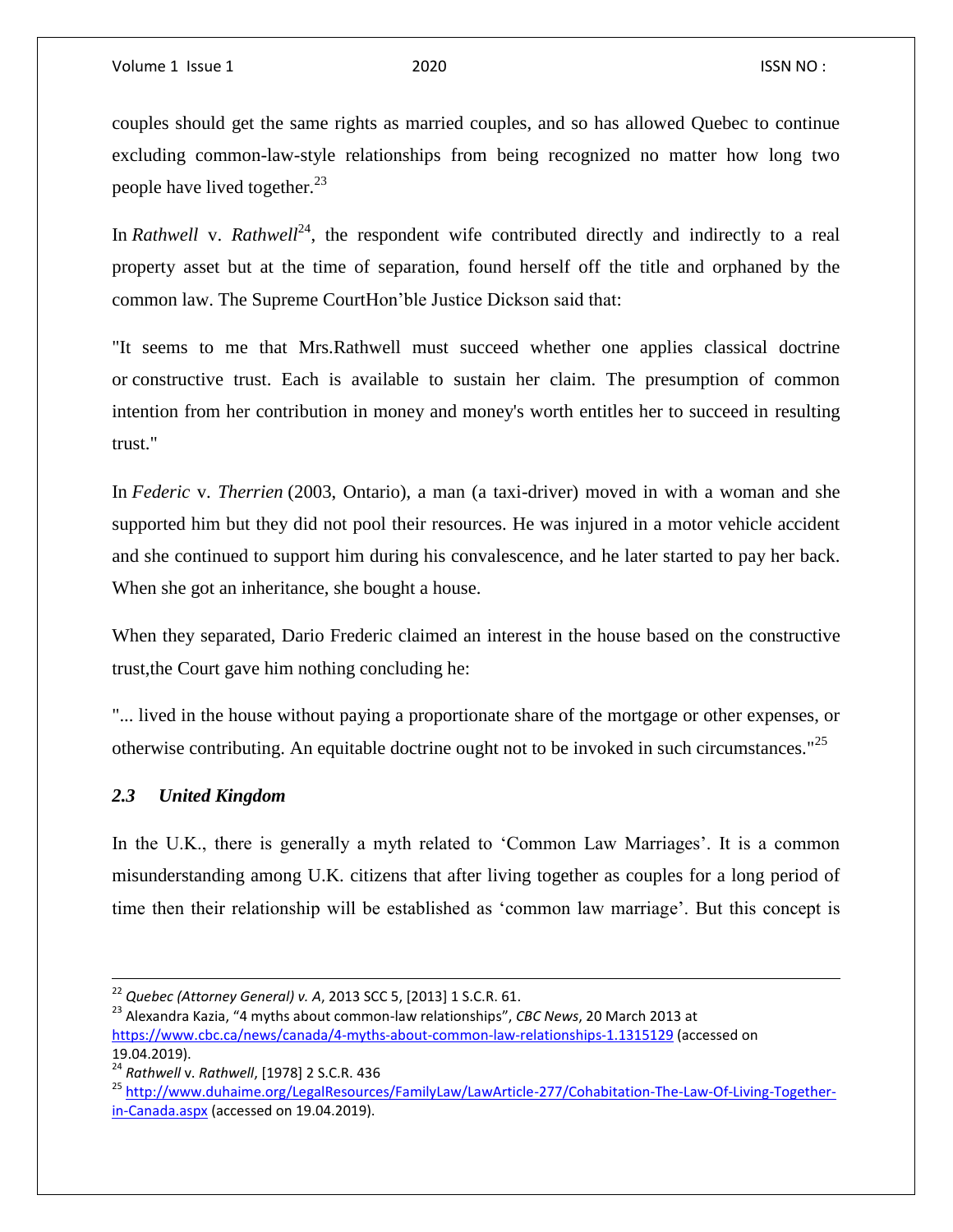incorrect in the law of England and Wales. Cohabitants do have some legal protection in several areas which will be discussed below.<sup>26</sup>

According to data collected by the Office of National Statistics (ONS), between 1996 and 2017 the number of opposite sex cohabiting couple families more than doubled, from around 1.5 million in 1996 to around 3.2 million in 2017. $27$ 

In the UK, in recent years, the falling marriage rates and increased births outside marriage have become a political issue, with questions of whether the government should promote marriage (i.e. through tax benefits or public campaigns) or whether it should focus on the status of a parent, rather than that of a spouse.<sup>28</sup>

# *2.3.1 England and Wales*

When a cohabiting relationship comes to an end, they do not have guaranteed rights provided by law to gain ownership of each other properties. If a couple cannot agree on their respective shares, it is possible to ask the court to determine interest in the property.<sup>29</sup> Even courts divide their properties in the same way as they do during divorce between married couples i.e. by applying legal rules of trusts or proprietary estoppel.

In 2011, Lord Walker and Baroness Hale summarized the principles which apply where a family home is bought in the joint names of a cohabiting couple who are both responsible for any mortgage but without any express declaration of their beneficial interests. They confirmed that each case would turn on its own facts: "financial contributions are relevant but there are many other factors which may enable the court to decide what shares were either intended... or fair..."<sup>30</sup>

Another method they can use is by entering into cohabitation agreements about the amount of share they hold in any properties which they hold jointly in their names. This makes things easier when the separation of the property takes place.

<sup>&</sup>lt;sup>26</sup> [http://www.resolution.org.uk/news-list.asp?page\\_id=228&n\\_id=363](http://www.resolution.org.uk/news-list.asp?page_id=228&n_id=363) (accessed on 20.04.2019).

<sup>&</sup>lt;sup>27</sup>[https://www.ons.gov.uk/peoplepopulationandcommunity/birthsdeathsandmarriages/families/bulletins/families](https://www.ons.gov.uk/peoplepopulationandcommunity/birthsdeathsandmarriages/families/bulletins/familiesandhouseholds/2017) [andhouseholds/2017](https://www.ons.gov.uk/peoplepopulationandcommunity/birthsdeathsandmarriages/families/bulletins/familiesandhouseholds/2017) (accessed on 20.04.2019).

and business 2011 (accessed on 2012 market 1, 1992).<br><sup>28</sup> [https://www.parliament.uk/business/publications/research/key-issues-for-the-new-parliament/social](https://www.parliament.uk/business/publications/research/key-issues-for-the-new-parliament/social-reform/marriage-and-cohabitation/)[reform/marriage-and-cohabitation/](https://www.parliament.uk/business/publications/research/key-issues-for-the-new-parliament/social-reform/marriage-and-cohabitation/) (accessed on 20.04.2019).

 $\frac{29}{29}$  Under section 14 of the Trusts of Land and Trustees Act, 1996.

<sup>30</sup> *Jones* v. *Kernott*, [2011] UKSC 53, paragraph 51.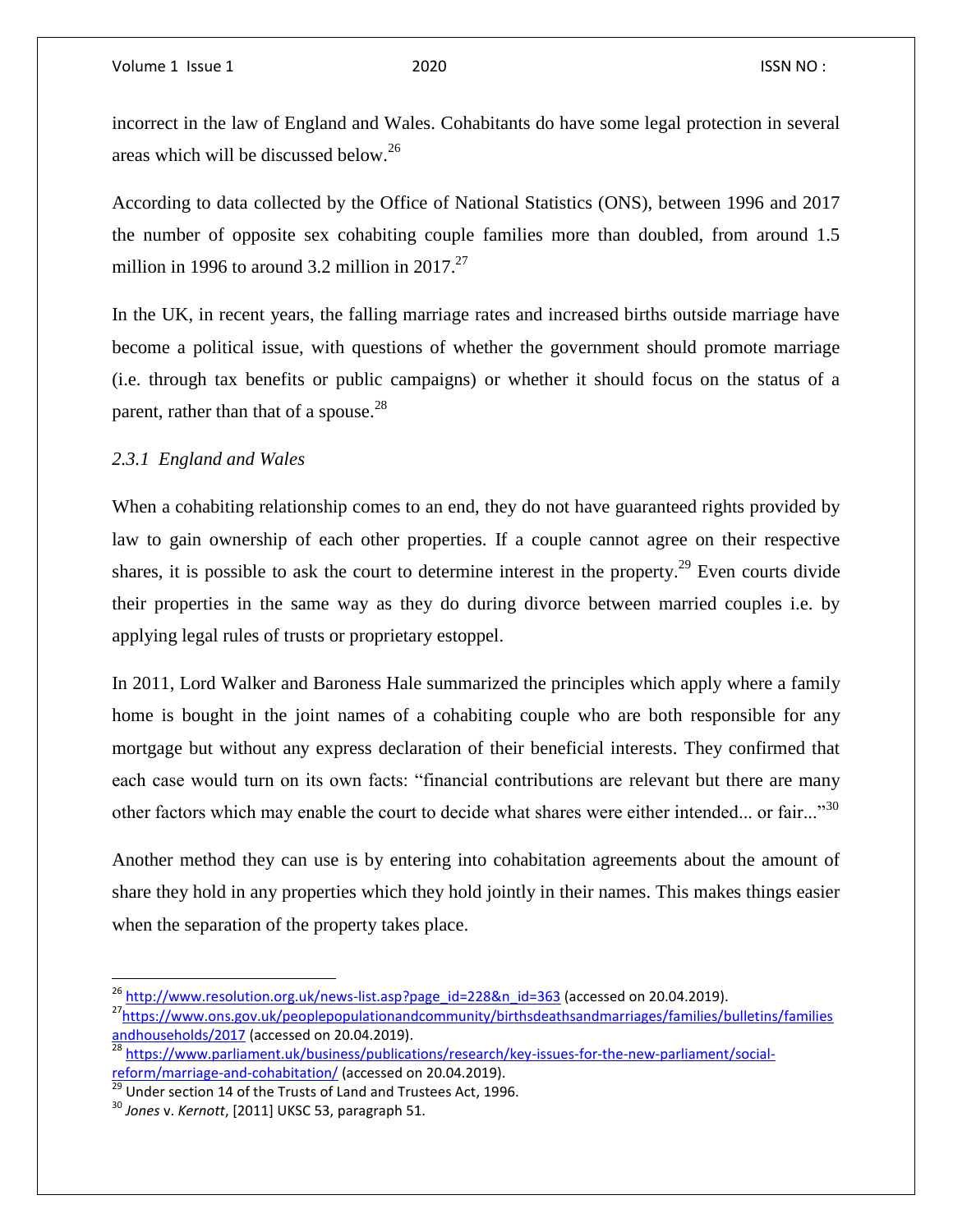When one of the cohabitant partners dies without leaving a will, the survivor has no automatic right under the intestacy rules to inherit any part of his or her partner's estate.<sup>31</sup> Under family provision legislation, cohabitants can approach to court to make a claim to inherit their partner property. A cohabitant may only seek reasonable provision for their own maintenance.<sup>32</sup>

*2.3.2 Scotland*

Family Law (Scotland) Act, 2006 provides limited rights to cohabitants couples to protect their interest. Cohabitants can make limited claims against each other when their relationships come to an end or on the death of a cohabitant.

Partners can receive equal shares in a joint property if they own it together in their own names or had made any financial contribution to such property. If any of thepartnersdies without leaving a will, then the property will be distributed according to the rule of intestacy.<sup>33</sup> It cannot be inherited automatically until and unless it is owned as jointly. A partner can apply to the court within 6 months of his/her partner death for a share in the deceased partner's estate.

If there is no will, a child born out of cohabitation relationship has the right to inherit property from both the parents and families of both the parents.<sup>34</sup>

# *2.3.3 Northern Ireland*

 $\overline{\phantom{a}}$ 

In Northern Ireland, Civil Partner has similar rights as that of married couples in many matters. But for that purpose, it should be duly registered. The Civil Partnership Act 2004 enables samesex couples to get legal recognition of their relationship. Couples who form a civil partnership have a new legal status, that of 'civil partner'.<sup>35</sup>

Thus it provides equal rights to civil partners in case of property rights and inheritance as married couples are having.

<sup>&</sup>lt;sup>31</sup> Law Commission*, Intestacy and Family Provision Claims on Death Executive Summary, Consultation Paper No 191* (Summary), 29 October 2009, paragraph 15.

 $32$  Inheritance (Provision for Family and Dependants) Act, 1975.

<sup>&</sup>lt;sup>33</sup> The intestacy rules specify who should inherit the property of a deceased person who did not leave a valid will. <sup>34</sup> [https://www.citizensadvice.org.uk/scotland/family/living-together-marriage-and-civil-partnership-s/living-](https://www.citizensadvice.org.uk/scotland/family/living-together-marriage-and-civil-partnership-s/living-together-and-opposite-sex-marriage-legal-differences-s/)

[together-and-opposite-sex-marriage-legal-differences-s/](https://www.citizensadvice.org.uk/scotland/family/living-together-marriage-and-civil-partnership-s/living-together-and-opposite-sex-marriage-legal-differences-s/) (accessed on 20.04.2019). 35 <https://www.nidirect.gov.uk/articles/find-out-your-rights> (accessed on 20.04.2019).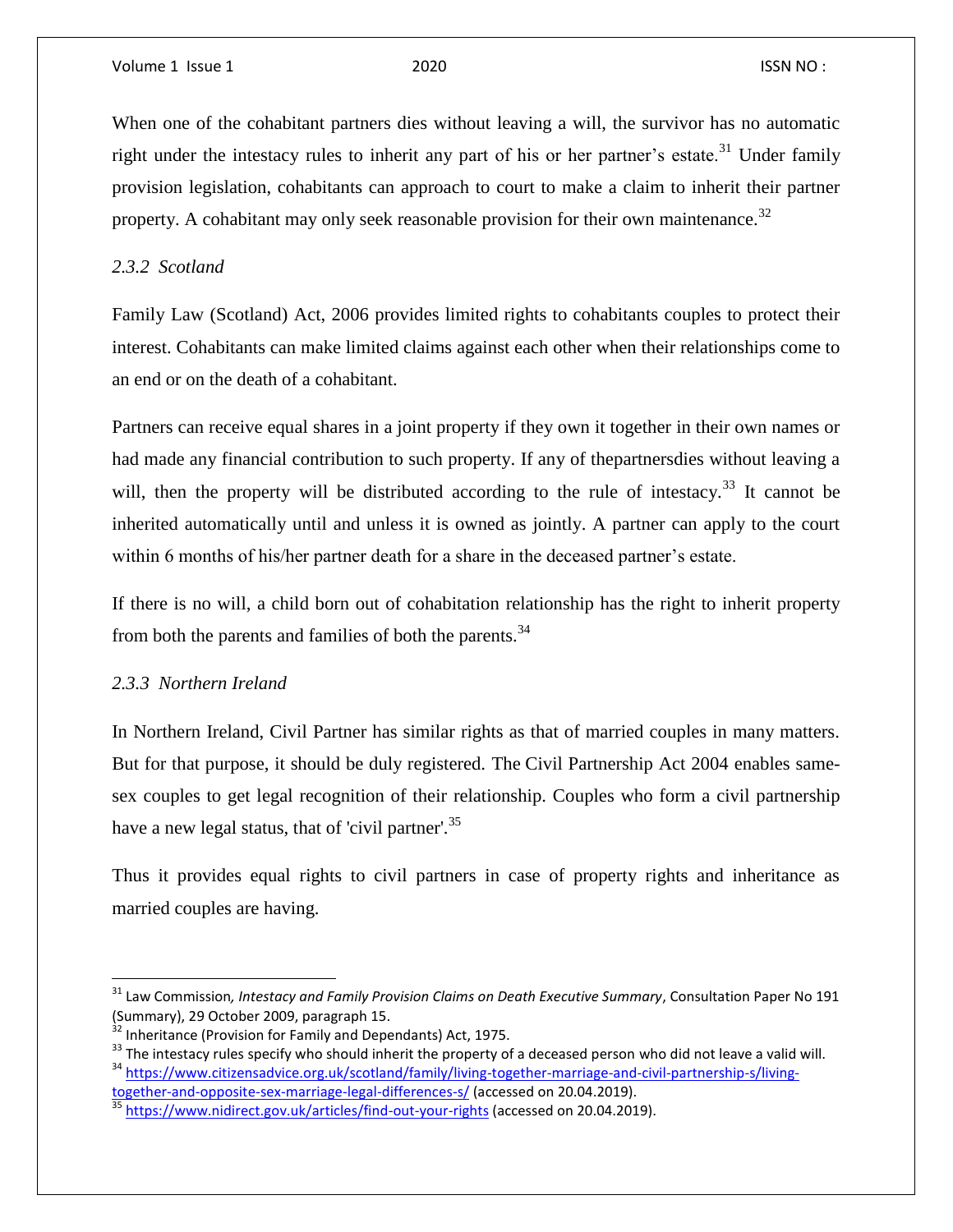In *Re an application by Siobhan McLaughlin for Judicial Review (Northern Ireland)*, <sup>36</sup> The Supreme Court ruled in favour of an unmarried woman who was fighting to access a widowed parent allowance after her partner died. It found that the government's refusal to allow Siobhan McLaughlin, 46, to claim the benefit after her partner's death was incompatible with human rights laws.<sup>37</sup>

Ms McLaughlin, a classroom assistant from County Antrim, lived with John Adams for 23 years until he died in 2014. The couple had four children but never married. Mr Adams had made sufficient National Insurance contributions for Ms McLaughlin to claim a bereavement payment of £2,000 and widowed parent's allowance of £117 paid weekly, but her benefits claim was refused by the government on the grounds that she was not married to or a civil partner of the deceased.

"Where means-tested benefits are concerned, it is difficult indeed to see the justification for denying people and their children benefits, or paying them a lower rate of benefit, simply because the adults are not married to one another," Lady Hale ruled.

### **3.1 Position in India**

 $\overline{a}$ 

In India, there are several personal laws such as Hindu laws, Muslim laws, and Christian laws which govern the rights and duties of couples who are married. While Live-in Relationship being a foreign concept has no recognition under these laws and thus stand withdrawn. But the year 2005 has brought a significant change in Indian law as the term 'live-in relationship' was included in the definition of domestic relationship in "The Protection of Women from Domestic Violence Act, 2005".

The Malimath Committee on Reforms of Criminal Justice System, 2003, made the recommendation that the definition of the word 'wife' in Section 125 of Criminal Procedure Code, 1973 should be amended so as to include a woman who was living with the man as his wife for a reasonably long period, during the subsistence of the first marriage.<sup>38</sup>In June 2008, it was recommended by the National Commission for Women to the Ministry of Women and Child

<sup>36</sup> *Re an application by Siobhan McLaughlin for Judicial Review (Northern Ireland)*, [2018] UKSC 48.

<sup>&</sup>lt;sup>37</sup> <https://www.ft.com/content/c9ec2b0a-ac3c-11e8-89a1-e5de165fa619> (accessed on 20.04.2019).

<sup>38</sup> Government of India, Report: *Committee on Reforms of Criminal Justice System*, (Ministry of Home Affairs, 2003) *available at* mha.nic.in/pdfs/criminal\_justice\_system.pdf on page 197 (accessed on 22.04.2019).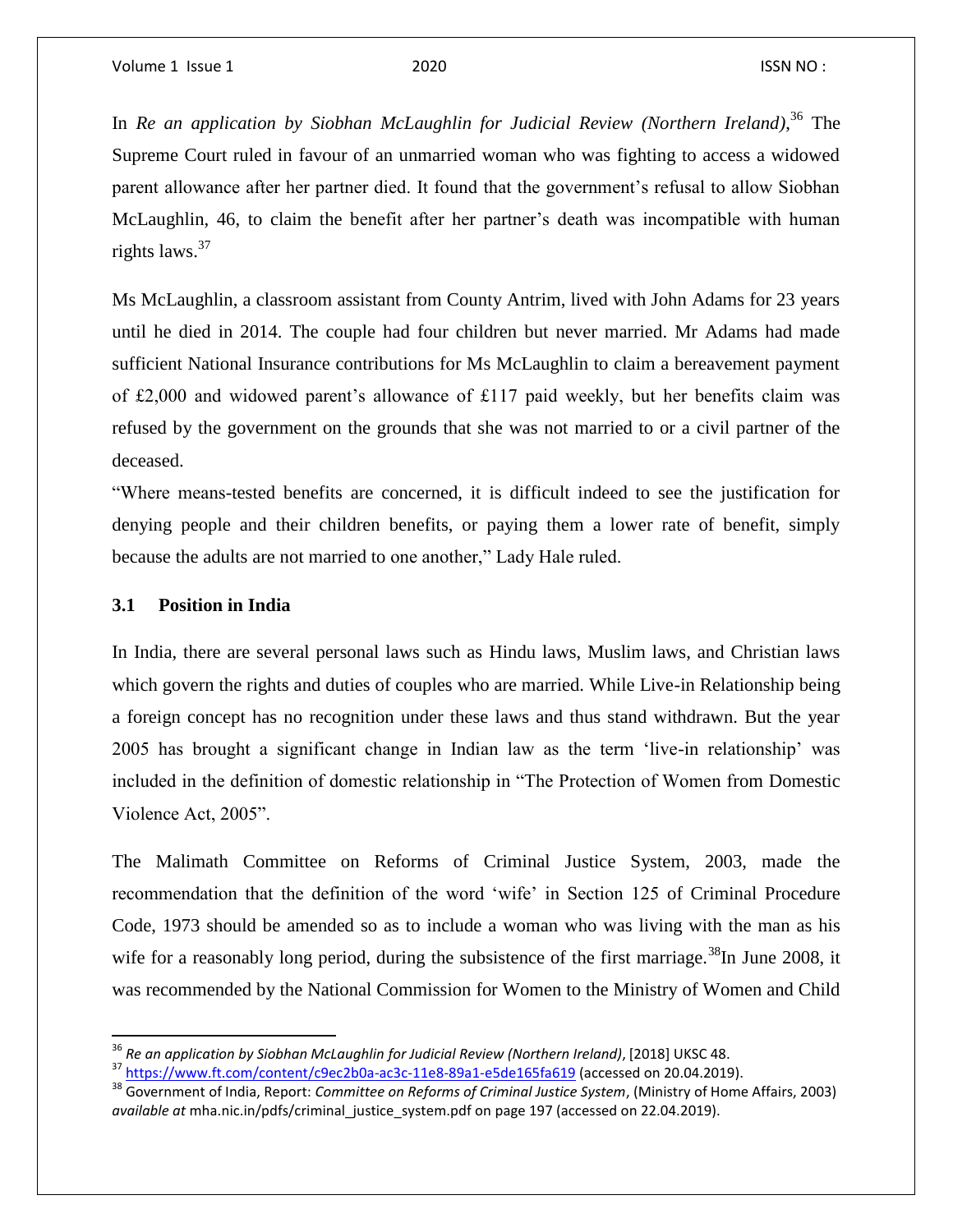Development to include live-in female partners for the right ofmaintenance under Section 125 of Criminal Procedure Code, 1973.<sup>39</sup> Indian judiciary has also supported the recommendations of National Commission for Women and Report of Malimath Committee in *Abhijit Bhikaseth Auti* v*. State of Maharashtra*. 40

Earlier, children who were born out of live-in relationships were regarded as illegitimate and have no right to inherit their parent properties. But in the case of *Bharatha Matha* v*. R. Vijaya Renganathan*<sup>41</sup> dealing with the legitimacy of a child born out of a live-in relationship and his succession of property rights, theSupreme Court held that such a child may be allowed to succeed inheritance in the propertyof the parents if any, but doesn't have any claim as against Hindu ancestral coparcenaryproperty.

In *Rameshwari Devi* v*. State of Bihar & Ors*., <sup>42</sup> it has been held by the Hon'ble Supreme Court that by virtue of Section 16 of The Hindu Marriage Act of 1955, children even of void marriages are legitimate and would be entitled to a share in equal measure with other live-in relationships where the Hindu male dies intestate.

# **4.1 Conclusion and Suggestion**

 $\overline{a}$ 

As a shift taking place in society from ancestral to modern, slowly and slowly live-in relationship is also getting recognized in Eastern countries along with Western ones. Sometimes live-in relations are important for the couples who think about marrying each other because during their duration of living together in the same household as a partner they came to understand each other better and can decide whether to marry or not. On the other hand, some of the issues arise in a live-in relationship like domestic violence, property disputes,a child born out of that relation, etc. all such issues have been handled by court and laws in a better way to provide justice to the partner which is affected from such relation.

When we compare live-in relation laws of India to that of other countries around the world, our law is still lacking behind of their laws. There need to be reforms made in these laws as our

<sup>39</sup>HimanshiDhawan, "Maintenance for Live-in-Partner?" *The Times of India,* June 30, 2008, *at*: <https://timesofindia.indiatimes.com/india/Maintenance-for-live-in-partner/articleshow/3178050.cms> (accessed on 22.04.2019).

<sup>40</sup>*Abhijit Bhikaseth Auti* v. *State of Maharashtra*, (2009) Cri.LJ 889(Bom.).

<sup>41</sup>*Bharata Matha & Ors* v. *R. Vijaya Renganathan & Ors,* AIR 2010 SC 2685.

<sup>42</sup> *Rameshwari Devi* v. *State of Bihar & Ors.,* (2000) 2 SCC 431